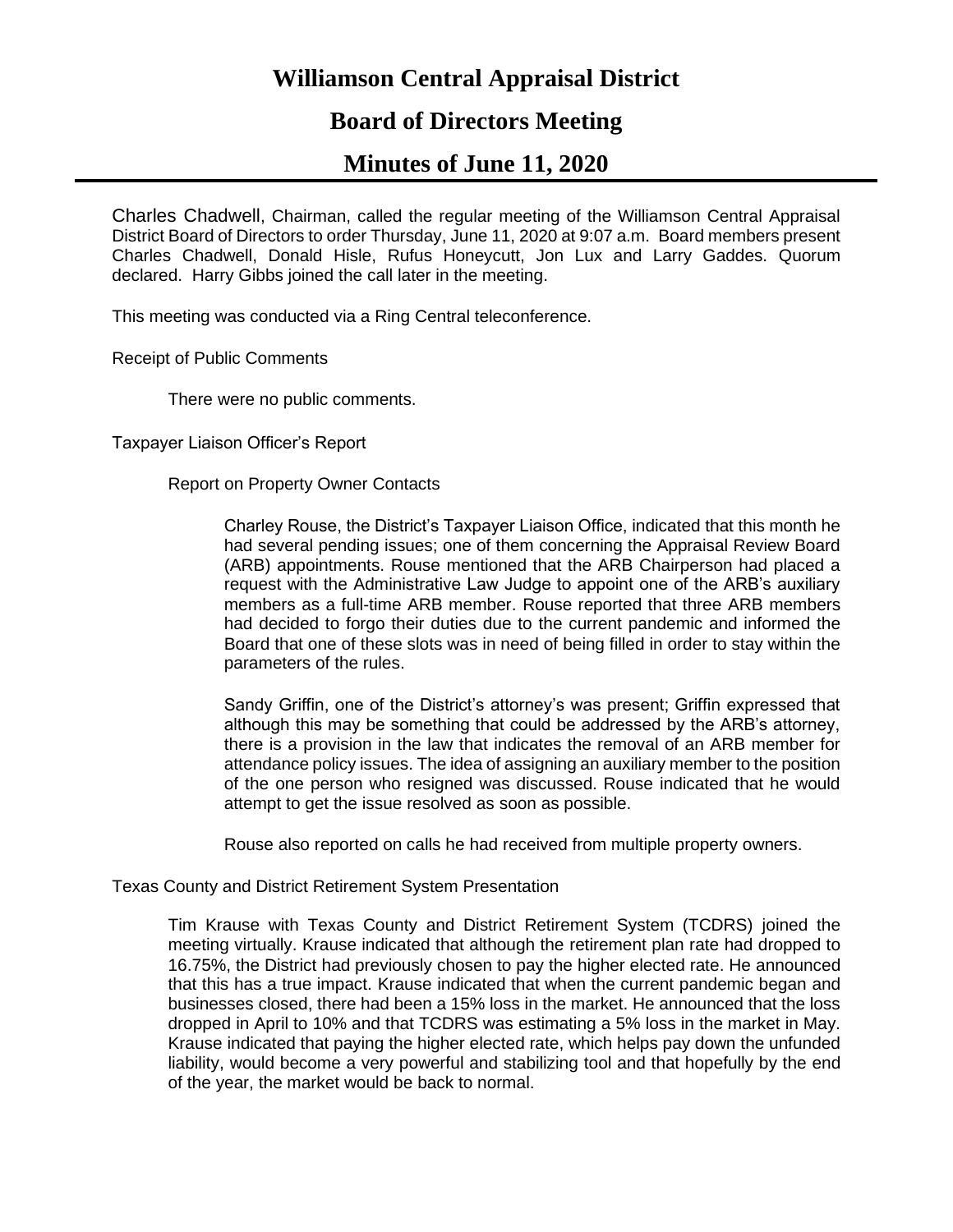Krause announced that TCDRS had done a study on Section 415 of the Internal Revenue Code. This section sets a limit on the total amount of annual benefit payments an individual employee can receive from TCDRS. This study is done on all its members in TCDRS and determines what each member's benefit would be if they retired this year. Krause explained that the Internal Revenue Service (IRS) limits the amount TCDRS can provide in one given year. For 2020, the annual benefit limit is \$230,000 for employees age 62 or older. Krause indicated that one District employee fell within this range. He explained that if the District had a benefit payment arrangement, this would enable them to pay out the remainder of that benefit and allows that retiree to continue to receive that benefit. It was explained that this has no cost to the District.

Krause went on to explain that under a qualified benefit replacement arrangement, an affected retiree would receive their full benefit payments as usual until the month they reach the annual 415 cap. From that month forward until the end of the year, TCDRS would credit the District's monthly contributions by the amount that would have been paid to the retiree, and the District would pay that employee directly. He indicated if the Board chose to approve this agreement, this would apply for both present and future employees.

Gibbs joined the meeting at 9:34 a.m.

Consultation with Attorney on Current Litigation

The following people were present during executive session: Board members: Charles Chadwell, Chairman; Harry Gibbs, Vice Chairman; Donald Hisle, Secretary and Members: Rufus Honeycutt, Jon Lux and Ex-officio member: Larry Gaddes as well as Alvin Lankford, Chief Appraiser; Chris Connelly, Deputy Chief Appraiser; Angie Lugo, Litigation Supervisor; Sandy Griffin, the District's attorney and the Administrative Assistant, Colleen McElroy.

Executive Session began at 9:34 a.m. and ended at 10:22 a.m.

The Board recessed for a break from 10:22 a.m. until 10:31 a.m. when they returned to open session.

Consideration and possible action on items discussed in Executive Session

Consultation with Attorney on Current Litigation

No action was taken as a result of Executive Session.

Consider approval of minutes of the Board of Directors for the regular meeting – May 14, 2020.

Honeycutt moved for approval of the minutes as presented. Gibbs seconded. The motion carried unanimously.

Consideration of Monthly Financials

The April 2020 financials and expenditures were reviewed and filed for audit. Lankford explained that the District's pandemic-related expenses were being categorized separately.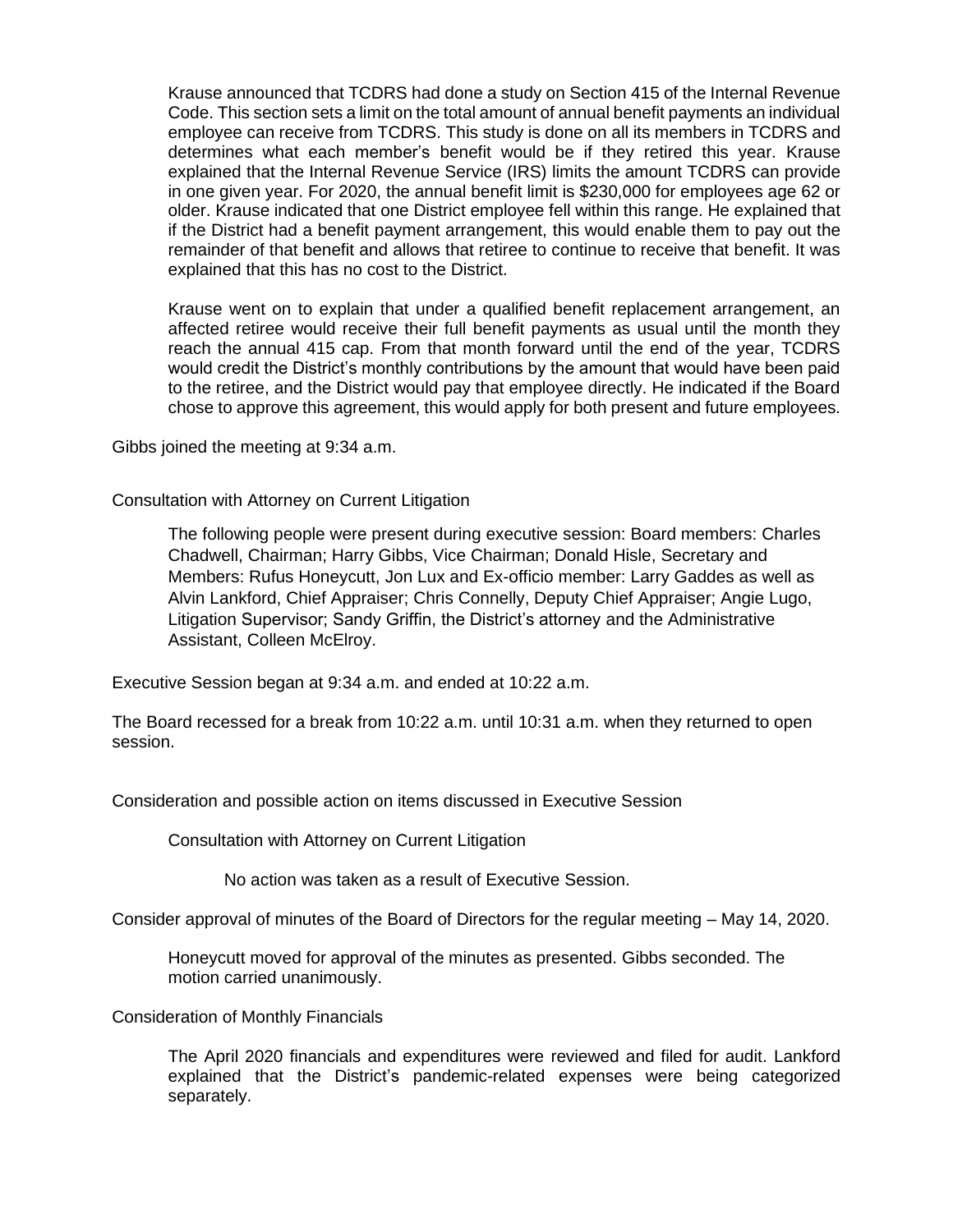## 2021 Budget Review

Lankford reviewed the changes to the 2021 budget since the Board's last meeting. He mentioned the increase in the utility costs with the City of Georgetown, along with the addition of the previously discussed Ring Central internet-based phone system. Lankford discussed other increases including expenses for the Taxpayer Liaison Officer to attend this year's Texas Association of Appraisal District's (TAAD) Conference.

Lankford mentioned a few contracts that would be discussed later in the meeting that had been incorporated in the updated budget numbers; including one for Pictometry, the vendor that provides the District's aerial photography and change detection, along with swimming pool detection. He also mentioned the possibility of a new queuing system that he was hopeful would replace the old system for property owners; enabling them to contact the office from the parking lot in order to be placed in a queuing system to be assisted.

Lankford discussed a possible budget buydown from the District's assigned fund balance. He mentioned taking the entire unobligated funds to buy down this year's budget in an attempt to keep the budget relatively flat during an uncertain year due to the pandemic. He indicated that he would be proposing only a  $1.5 - 2\%$  budget increase over last year be sent to the District's taxing units. Lankford announced that this would represent a number well below increases the District had presented in recent years.

Lankford announced a total budget increase of \$17,536 since the Board's last meeting. He discussed the salary survey that is conducted with the District's taxing units each year and provided the updated numbers. Lanford provided his recommendation to send the approved proposed budget to the entities at a 2% merit salary increase. He indicated if additional information were gathered indicating this should be lowered or brought down to zero, this adjustment could be made during the final budget consideration at the Board's September meeting. Lankford announced that a meeting would be conducted with the 12 largest taxing units to discuss this budget and the remainder of the entities would receive a copy of the packet.

Discussion followed.

Major Equipment Replacement Schedule

Lankford mentioned equipment located in the District's computer server room that was in need of replacement. He reminded the Board that the District sets aside money for these types of purchases to be made once that particular item's life expectancy has been exhausted.

Lankford announced that only one Dell computer server was in need of replacement. He indicated that this server had been purchased in 2015 and announced the cost to replace to be \$7,117.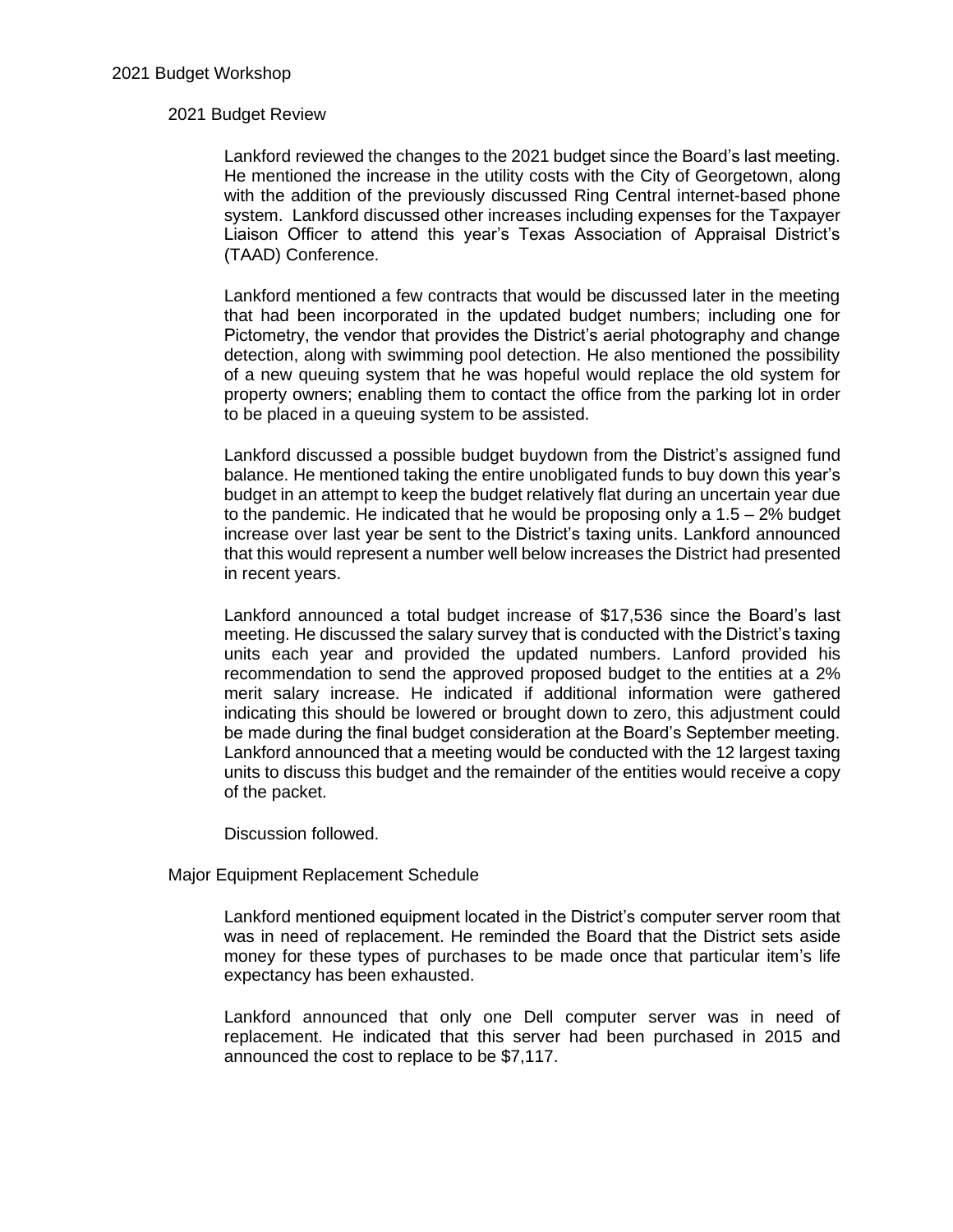Lankford also advised the Board that the District's main network switch would be due for replacement in the coming year and that this would be a very large expenditure.

Building Short Lived Items

Lankford discussed the District's building short lived items. This list consists of items within the building that have met their life expectancy and are in need of replacement. He explained that the District extends the life of these items as much as possible; however, there were a few items that were needing to be replaced this year.

Lankford discussed troublesome air conditioning units, microwaves and some plumbing that was in need of replacing. He expressed issues with some of the District's hot water plumbing over the past couple of years. He mentioned wanting to replace all the hot water lines that had not previously been replaced. Lankford indicated that the District's building reserve account could be utilized for this purpose. He mentioned needing \$45,000 for the air conditioning units and \$5,000 for the water lines.

Texas County and District Retirement System Qualified Benefit Replacement Agreement

Hisle made a motion to adopt the Texas County and District Retirement System Qualified Replacement Agreement as presented. Lux seconded. The motion carried unanimously.

Approval of Proposed 2021 Budget

Hisle made a motion to approve the 2021 Williamson Central Appraisal District proposed budget in the amount of \$9,887,200 to include a 2% merit increase. Lux seconded. The motion was clarified to include not to exceed 2%. The motion carried unanimously.

Major Equipment Replacement Schedule

Hisle made a motion to approve the 2020 major equipment replacement items for a total cost of \$7,117. Lux seconded. The motion carried unanimously.

## Building Short Lived Items

Hisle made a motion to approve the 2020 building short lived items for a total cost of \$50,000 from building reserve to replace air conditioning units, microwaves, and the remaining hot water lines. Lux seconded. The motion carried unanimously.

Annual Review of Board Policy ~ including Budget and Investment Policies *(Resolution 2020-02)*

Lankford announced that changes had been made to the Board's Policy by Colleen McElroy, the District's Administrative Assistant. These changes, which were highlighted for the members, were brought about by discussions during the annual TAAD Conference as well as through changes in legislation. Lankford also reminded the Board of the presentation provided by Debbie Wheeler, during their March Board Meeting; indicating that any appropriate changes had been reflected from that presentation as well.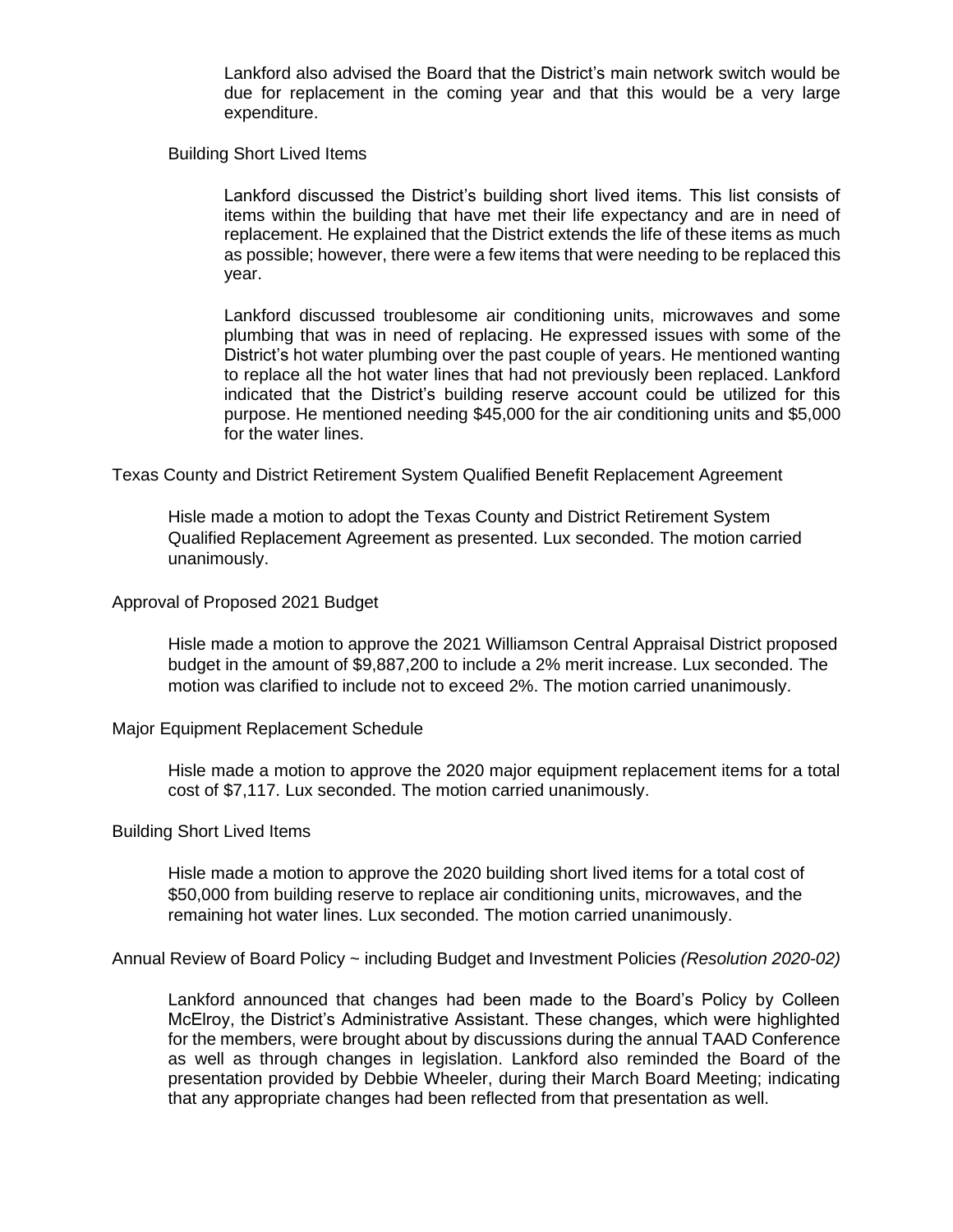Lankford noted one listed change on page 20 of the policy concerning the ARB payment policy that would remain as written.

Hisle made a motion to approve the Board Policy, which includes both the Budget Policy and the Investment Policy, as presented. Lux seconded. The motion carried unanimously.

## QLess, Inc. Digital Queuing System Contract

Lankford announced that QLess was the system the District was exploring to possibly replace the current queuing system for the front counter personnel as well as for appraisers; it also incorporates the ability to send text messages to waiting property owners. He indicated that the District was still working through some issues with this system and that the contract allowed for cancellation within 90 days. Lankford announced that if the District felt this system would not be able to replace its other two queues, it would most likely opt out of this contract.

Hisle moved to approve the contract with QLess, Inc for the District's digital queuing system for a total cost of \$9,650. Lux seconded. The motion carried unanimously.

## Capitol Appraisal Group Contract

Lankford discussed the Capitol Appraisal Group (Capitol) contract. This company provides appraisals for the District of their large utility systems, minerals and other categories that require an expert. Lankford indicated that Capitol is one of the largest appraisal firms in the state that provide this service. He announced that the contract price listed represents an increase of \$1,950 over prior years and that this would be a two-year contract. Lankford indicated that the District had been utilizing this company for many years and hadn't seen a price increase in seven years. He suggested continuing doing business with Capitol.

Gibbs made a motion to approve the contract with Capitol Appraisal Group as presented for a total cost of \$78,000. Hisle seconded. The motion carried unanimously.

#### Pictometry Contract

Lankford discussed the District's aerial imagery. He indicated that the District had been utilizing Pictometry International to provide this service for 15 years or more and that he would like to continue doing business with them. He announced that if the District were to sign a 6-year contract, it would see a 55% decrease in the contract price. Lankford went on to explain that this contract combines three services; aerial photography, change detection and pool finder. He mentioned that the pool finder portion would be done in years one and four. Lankford indicated that the District's taxing units (including police and fire departments) would be able to take advantage of this imagery.

Hisle made a motion to approve the contract with Pictometry International Corporation to provide the District's aerial imagery and change detection for all 6 years and pool detection for years 1 & 4, in the total amount of \$1,758,154. Lux seconded. The motion carried unanimously.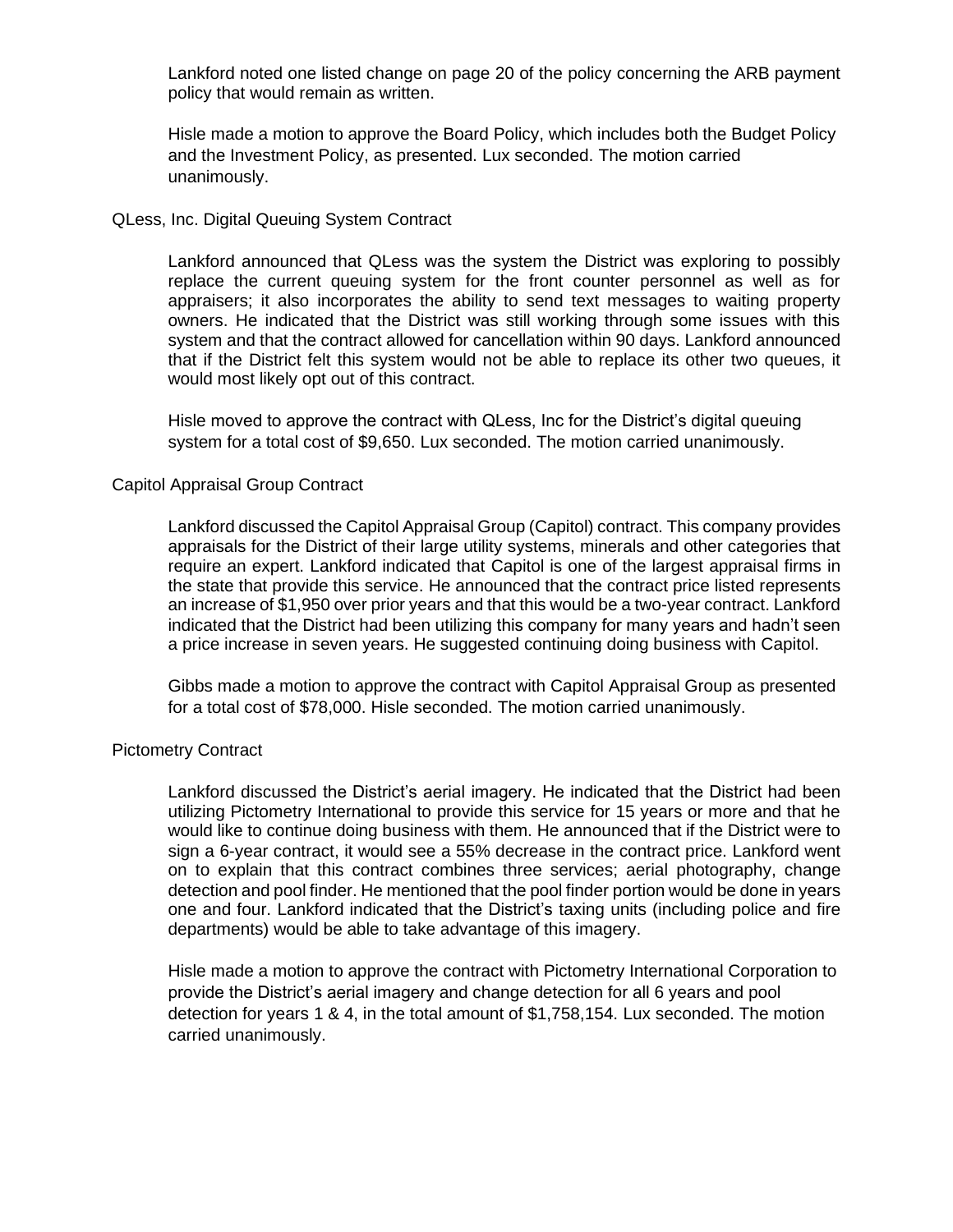# Emergency Funds Approval

Lankford reviewed several expenses that were necessary in response to needs brought by the current pandemic.

Hisle made a motion to approve the previously spent emergency funds in response to needs brought by the COVID-19 (Coronavirus) outbreak. These funds were used to provide supplies for employees and the Appraisal Review Board. The total expenditure was \$5,411.03. Lux seconded. The motion carried unanimously.

# Chief Appraiser's Report

# WCAD Initiatives

Lankford informed the Board that, as part of the pandemic response, the District had decided to conduct property owner hearings virtually using its new phone system, Ring Central. He announced that, as of the current date, 96 hearings were being scheduled daily. Lankford indicated that, instead of having property owners in our office, they are able to sign up on the District's website for a date and time for their hearing. Evidence can be shared informally with an appraiser. If the appraiser and the property owner are unable to come to an agreement, the owner is transferred to a virtual hearing with the Appraisal Review Board and this entire process is able to be conducted from the safety of the property owner's home. Lankford announced that eventually in-person hearings would be conducted, and he was hopeful that hearings would be complete by sometime in August.

Lankford expressed his appreciation to the District's management team as well as others in the office for their work in making this process a success.

## Protest Season Update

Lankford reminded the members that when values were first being sent to property owners, he had approached the Board regarding these being sent with conservative numbers. He announced that he was pleased with the result, indicating that value protests from property owners had decreased dramatically since 2019. He also mentioned that, with the removal of the owner walk-in period, an additional 5,000 people did not enter the appraisal district office. Lankford announced that the District had seen 13,000 less people in its office this year.

## WCAD Presentations

Lankford announced that he had done value presentations for both the City of Round Rock as well as the County Commissioners Court. He indicated that even though the District sent conservative values, the entities are seeing growth in taxable values. They were thankful for the work done attempting to approach the Governor's office as well as what the District had done locally to help property owners.